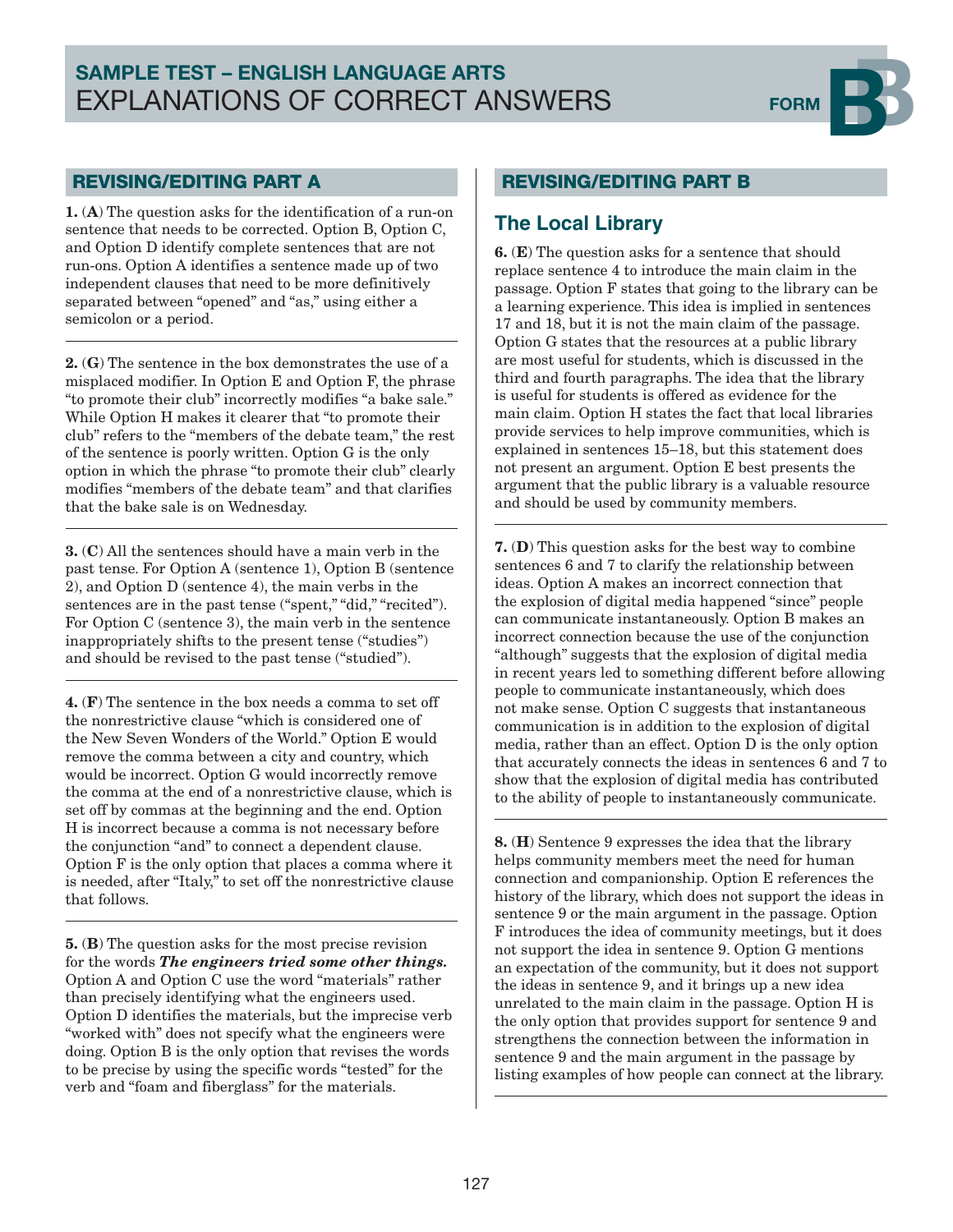9. (B) Sentence 11 provides an example of a way that a person can use the library, and sentence 12 offers another way. Option A suggests that sentence 12 is an example of the idea in sentence 11. Option C suggests that sentence 12 confirms the point made in sentence 11. Option D suggests that sentence 12 is a result of sentence 11. Option B is the only option that demonstrates that sentence 12 provides a similar example of a person who can use the library.

10. (E) The question asks for a revision of sentence 14 that best maintains the formal style established in the passage. Both Option F and Option H use the second person and directly address the reader, which is more informal. Also, Option H uses the informal phrase "whatever you need to do." Option G does not use second person, but it uses informal language like "work on" and "things." Option E is the only option that maintains the formal style by using "people" instead of "you" and the more formal language "resources available" and "accomplish many tasks."

11. (C) The question asks for where sentence 19 should be moved in order to improve the organization of the fourth paragraph. Sentence 19 describes a typical librarian and the direction he or she provides in the library. Option A places this sentence before the main idea of the paragraph, which states that public libraries offer a variety of resources. Sentence 19 is an example of one of the resources, so it would not be placed at the beginning of the paragraph before the main idea. Option B places the sentence before the librarian is introduced in the paragraph. Both sentences 17 and 18 (Option D) have moved on from the topic of the librarian, so sentence 19 would not logically fit between them. Option C correctly places sentence 19 after the librarian is introduced in sentence 16, with an example of what else the librarian does.

12. (G) The question asks for a sentence that is irrelevant to the argument presented in the passage. Option E is relevant because sentence 3 makes reference to the library being one of the oldest yet best resources. Option F is relevant because sentence 11 provides an example of how a person can get assistance at the library, the main idea of the third paragraph. Option H is relevant because sentence 20 emphasizes the important idea that libraries are accessible. Option G, while related to the topic of the library because it states the selection of materials available, does not contribute

to the argument of the passage, which is that the library promotes a sense of community and offers assistance. This sentence should be deleted.

13. (B) The question asks for a concluding sentence that would follow sentence 21 to support the argument presented in the passage. Option A does not provide a logical conclusion to support the argument that the public library is a valuable resource because the sentence addresses the patrons of the library more than the function of the library. Option C presents the idea that the library has been in existence since 1833, but it does not logically support the main claim of the passage as a concluding sentence because it focuses only on this one idea. Option D states a new claim, that community leaders must work together to support library events, instead of a claim supporting the argument of the passage. Option B is correct because it logically follows sentence 21 and supports the argument that the public library is a valuable part of a community by urging community members to use, maintain, and support their local public library.

## **Moving Through Mountains**

14. (E) Sentence 4 is the reason for the situation described in sentence 5. In Option F, the phrase "even though" changes the relationship between ideas so that the sentence illogically implies that needing to navigate around and through the mountains should have made transportation easy. Option G is incorrect because it states that traveling around the mountains or through winding tunnels emphasized that transporting people and goods was difficult rather than clarifying that this difficulty was an effect of having to travel around the mountains or through winding tunnels. Option H reverses the relationship between the ideas. Only Option E makes it clear that the transportation of people and goods was difficult because roads and railways had to navigate around and through the mountains.

15. (C) The correct answer should state the main topic of the passage. Option A offers overly detailed information about the funding to build the Gotthard Base Tunnel, but it does not explain what or where it is. Option B gives details about the opening of the tunnel but does not provide a description of the tunnel. Option D offers a result of the Gotthard Base Tunnel, rather than a description of what and where it is. Only Option C specifically states and clarifies the Gotthard Base Tunnel as the main topic.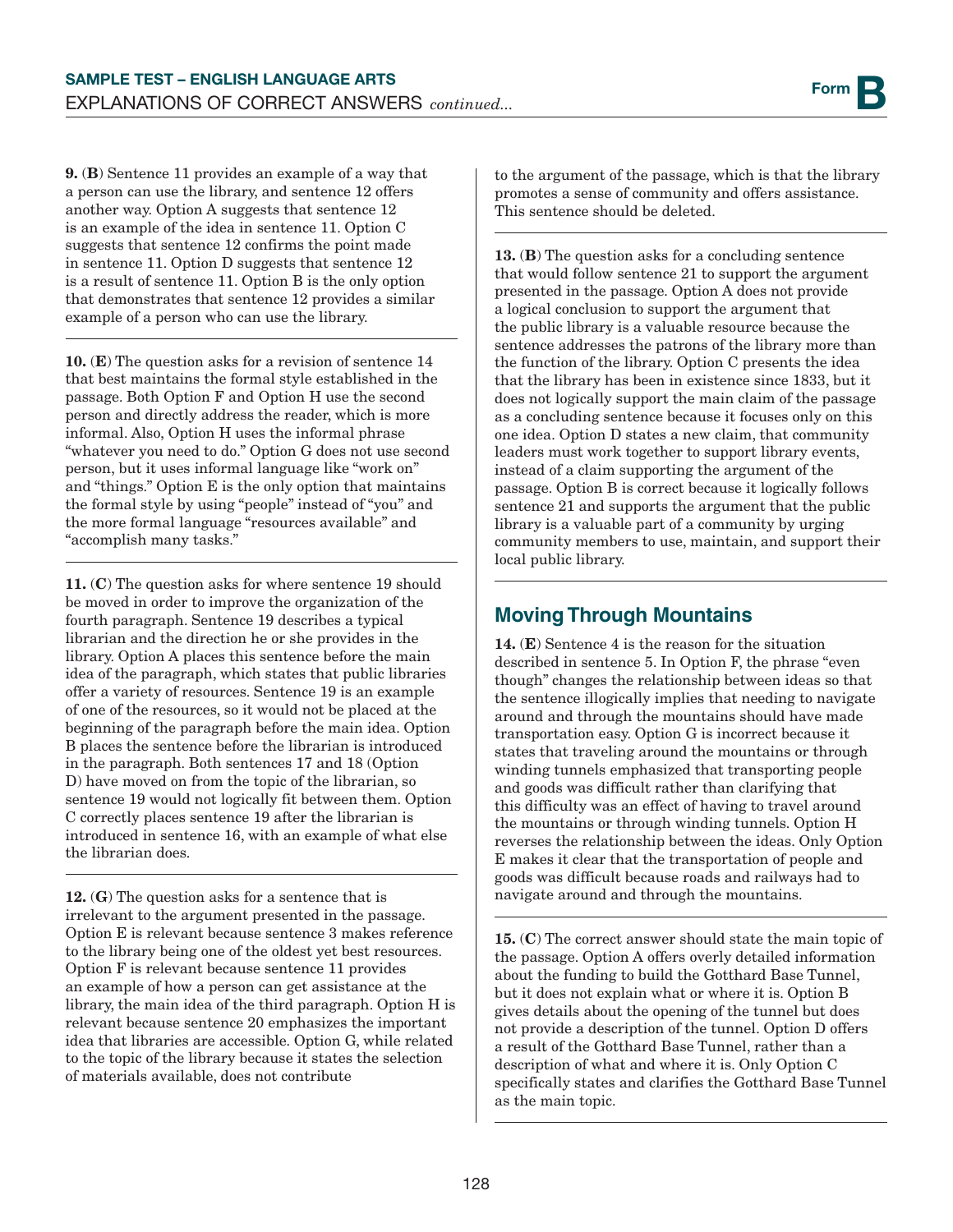16. (F) The correct answer needs to provide details about the tunnel-boring machines used to build the Gotthard Base Tunnel to supplement the general description of the machines in sentence 8. Option E offers information about how tunnel-boring machines were an improvement, which does not explain how the machines work. Option G is incorrect because it describes how the tunnel could not be completed until advances were made in tunnel-boring machine technology and does not describe the machines used for this tunnel. Option H explains that there are different types of machines for different geologies, but the geology of the tunnel area is not discussed in sentence 8 or the rest of the paragraph and the sentence does not explain how the machines work. Only Option F gives specific details about the tunnel-boring machines used to create the Gotthard Base Tunnel.

17. (D) The correct answer must be a location in which the sentence completes the detailed steps of how the tunnel was built. Option A, placing the sentence at the beginning of the paragraph (before sentence 7), would not make sense because the topic has not been introduced. Similarly, Option B, placing the sentence after sentence 7, would not make sense because adding concrete would have to happen after the rock was broken down and removed from the tunnel. Similarly, Option C, placing the sentence between sentences 9 and 10, would not make sense because the use of concrete did not take place before the removal of "28 million tons of rock." Option D, placing the sentence between sentences 10 and 11, is correct because placing the sentence there helps the reader understand the full sequence of steps in constructing the tunnel before the cost of the project is introduced.

18. (G) The correct answer must be a transition that clarifies the relationship between the ideas in sentences 14 and 15. Option E, "even so," suggests that travel between Zurich and Milan would not be affected by the tunnel. Option F may seem attractive because "additionally" is used to show that sentence 15 gives a new idea related to the earlier one in sentence 14. However, sentence 15 doesn't add an idea related to faster travel time. Option H, "therefore," is used to show that one idea or event is the result of another. However, the one-hour reduction in travel time from Zurich to Milan mentioned in sentence 15 is not a result of travel being faster from northern to southern Europe but a detail to show one trip that will be faster. Only Option G, "for example," correctly shows that the reduced travel time from Zurich to Milan is an example of faster travel between northern and southern Europe.

19. (D) The correct answer must be a sentence that is irrelevant to the topic. Sentence 3 (Option A) introduces the obstacle that the Gotthard Base Tunnel was built to overcome, so sentence 3 should not be removed. Sentence 11 (Option B) should not be removed because the sentence helps the reader understand that building the tunnel was a massive job. Sentence 13 (Option C) helps the reader understand how the tunnel will improve transportation through the Alps, so it should not be removed. However, the information about the Channel Tunnel in sentence 17 (Option D) does not help the reader understand the Gotthard Base Tunnel, so sentence 17 should be removed.

20. (F) The correct answer needs to support key points from earlier in the passage. Option E would not be an effective concluding sentence because the economies of surrounding areas were never mentioned in the passage. Option G might seem attractive because building the Gotthard Base Tunnel appears to have required many people to work together. However, the passage does not explicitly mention people or groups working together. Option H would not be an effective concluding sentence because it focuses on the cost of the Gotthard Base Tunnel, which is referred to in only sentence 11 of the passage. Only Option F, which supports key elements from the introductory paragraph, would make an effective concluding sentence.

#### READING COMPREHENSION

#### **Debates**

21. (C) The passage is primarily about the participants in the first televised presidential debate (lines 10−24), details about how both Nixon and Kennedy acted during the debate (lines 25−47), and the impact of the debate (lines 47−61). All of these details are best stated by Option C. The reasons Nixon was expected to win (Option A), the discussion of domestic issues (Option B), and the qualifications of each candidate (Option D) are important details related to the debates but are not the overall topic.

22. (F) Some observers suggested that had the debate not been on television, it is more likely that Nixon, not Kennedy, would have won the election (lines 64−67), which is Option F. The passage states that Nixon was well known, ahead in the polls, and more experienced than Kennedy (lines 16−20), so it is unlikely that Kennedy would have won anyway (Option E) or that the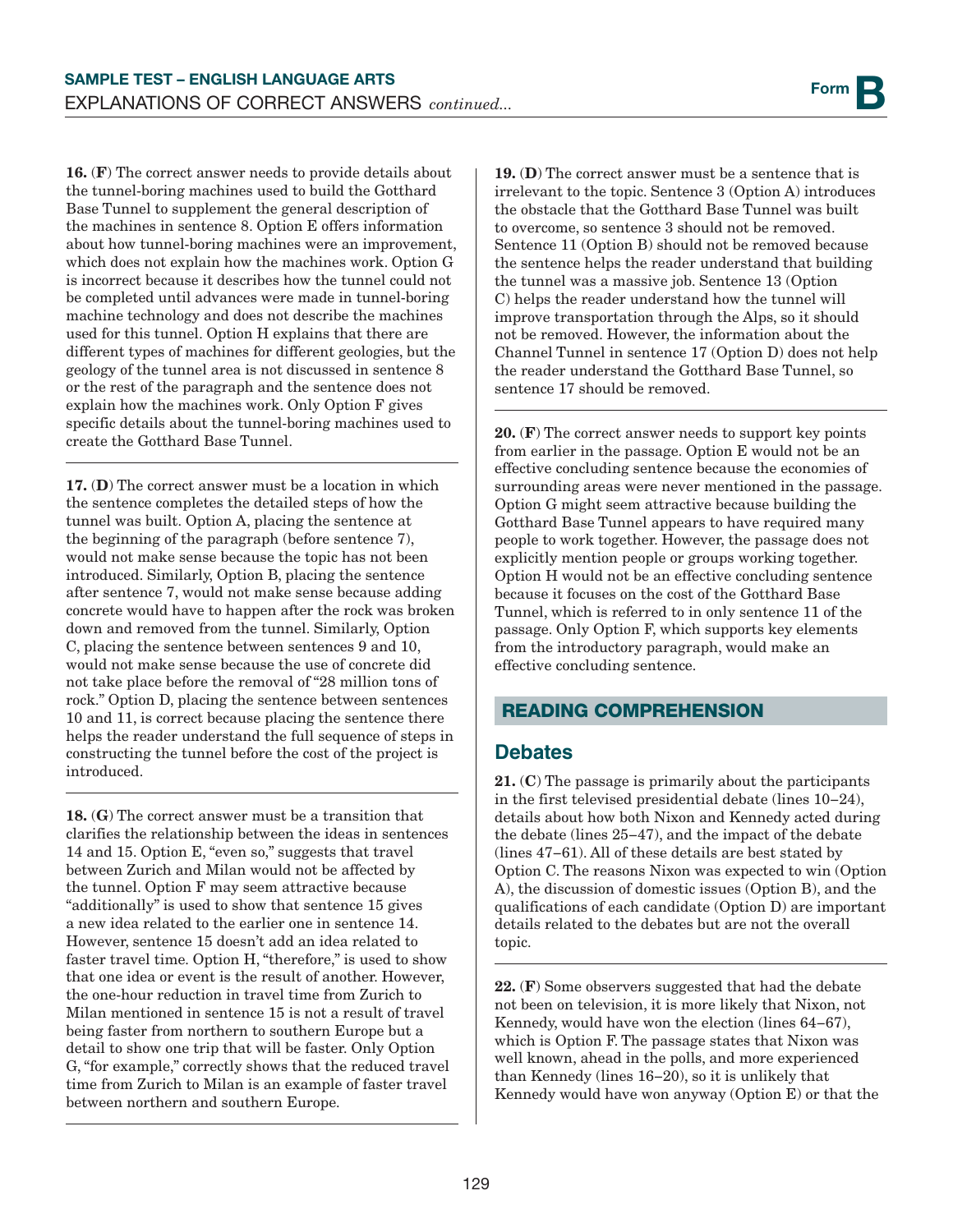election results would have been closer (Option G). The idea that the debates would not have become a tradition (Option H) is not supported by the passage.

23. (C) The answer to this question can be found in the fourth paragraph. Lines 57–59 state that "Some feared that the better TV performer was bound to come across as being the better candidate." This concern is best reflected in Option C. The less well-known candidates have to encounter more experienced candidates whether the political debates are televised or not, which rules out Option A. While certain candidates may be uncomfortable on live television, this was not the main concern described in the fourth paragraph, ruling out Option B. Multiple debates were planned before the first debate took place, so the idea in Option D would not be considered an undesirable consequence of televised debates.

24. (F) Details in lines 49–52 show that the televised debates benefitted Kennedy by allowing him to display his "charm, poise, and confident manner," which were favorable characteristics that convinced viewers he had the maturity to be president. This benefit is summarized by Option F. Option E is incorrect because it can be inferred that both candidates appeared to have an equal understanding of domestic issues since they are described as having "dealt with the issues calmly and carefully" (lines 31–33). Both Nixon and Kennedy took questions from reporters (lines 29−31), but there is no indication that Kennedy had a better relationship with reporters than Nixon did, which rules out Option G. The debate may have persuaded some viewers to agree with Kennedy's positons on domestic issues (Option H), but the passage does not support that this was an advantage for Kennedy because of the debates being televised.

25. (D) The detail in Option D supports the last sentence of the passage: Nixon's greater experience (lines 16–20) may have been more apparent to radio listeners who would not have been distracted by his poor television appearance. While lines 53−54 state that fewer people watched the later debates (Option A), this does not support the idea that Nixon would have won had the debates not been televised. The idea that both Nixon and Kennedy responded to questions calmly and carefully (lines 31−33) also does not indicate that Nixon would have won, ruling out Option B. While Nixon was ill just before the debate (lines 40−41), this does not support the idea that Nixon was the favorite to win before the debate, ruling out Option C.

26. (F) The answer is given in lines 3–9, which explains that the debates of 1960 were the first time presidential debates were broadcast on television and reached a greater audience than ever before, including people who were not interested in politics. This is summarized in Option F. Option E is a true statement, but it does not explain why people not interested in politics would have watched the debates. The text does not indicate that Kennedy's youth and charisma were the main reasons people watched the debates, ruling out Option G. The idea that people wanted to verify the newspaper polls (Option H) is not supported by the passage.

#### **Ice**

27. (B) The passage begins by asking why ice is slippery (lines 2–5) and then reviews several theories of slipperiness: smoothness, friction, pressure, and Faraday's theory. Option B best states the topic of the passage. The circumstances that allow ice to melt (Option A), the discoveries of Michael Faraday (Option C), and the processes of freezing and melting (Option D) are details related to the theories of ice slipperiness, but they do not express the main idea of the passage.

28. (E) The most likely reason that the author mentions lead and diamond crystals (lines 70–71) is to illustrate that solids other than ice have slippery surfaces and indicate that other substances can contain this property under the right circumstances (lines 72−73). This is best stated in Option E. Option F cannot be correct, because these crystals are not made of frozen water. The properties of lead and diamond crystals are not related to Faraday's theory, ruling out Option G. While lead and diamond crystals may demonstrate the slipperiness property under certain temperature and pressure conditions (Option H), the author does not list these substances in order to show the effects of temperature and pressure on their slipperiness.

29. (C) According to Faraday, the liquid on the ice cubes' surfaces freezes solid when the surfaces make contact (lines 42–45). This information is restated in Option C. Option A is incorrect because Faraday's explanation does not include the concept of friction. Neither the pressure theory, described in the third paragraph, nor Faraday's theory, described in lines 35–42, support the idea that applied pressure forces ice cubes to stick together, ruling out Option B. Smoothness (Option D) was a discredited explanation for slipperiness, not for why two ice cubes fuse when held together.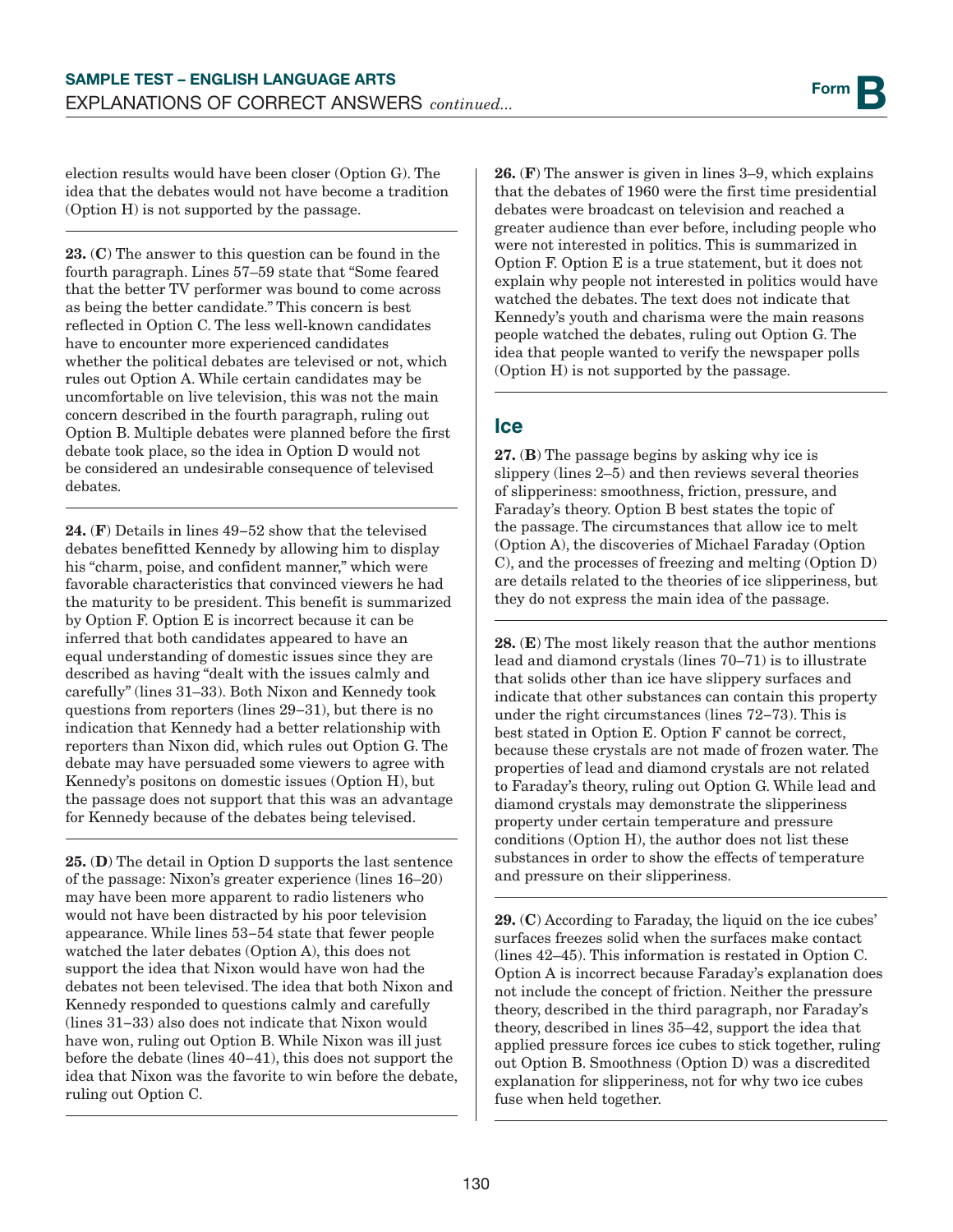30. (E) The experiment at Lawrence Berkeley Laboratory is mentioned in lines 51–57. The author most likely mentions the experiment because the data provide evidence that the ice surface remains liquid-like, creating a slippery layer of molecules on the ice surface (Option E). In the past, studying ice molecules was impossible (lines 46−48), but the experiment at Lawrence Berkeley Laboratory does not indicate the difficulty of studying ice molecules presently, ruling out Option F. Option G is incorrect because the experiment described in the fifth paragraph did lead to the conclusion that the molecules vibrated only up and down (lines 63−64). Ice cubes freezing together refers to Faraday's observations in lines 41−42 (Option H), but the experiment at the lab in 1996 is included to present observations about ice on a molecular level.

31. (B) The distinction between the two terms is made in lines 63–65. The surface of ice is liquid-like because the surface molecules move only up and down, which is Option B. Option A describes the results of the experiment, not the ice surface itself. The passage does not state that the liquid-like state is related to temperature (Option C) or pressure (Option D).

32. (H) The friction theory of slipperiness is explained in the second paragraph, which concludes that the theory cannot explain why ice is slippery for someone who stands motionless, essentially creating no friction. Something that a theory cannot explain can be said to weaken, or undermine, the theory. Option H, "a person slipping while standing immobile on an icy surface," is the best answer. Option E undermines the pressure theory, not the friction theory. Option F and Option G neither support nor undermine the friction theory.

33. (A) The author includes the information about the pressure theory to highlight that there are different perspectives on the validity of the pressure theory between what is presented in textbooks and what researchers believe to be true (lines 25−29). This is best stated in Option A. Option B is incorrect because the liquid-like theory, not the pressure theory, has gained more acceptance recently. Even if scientists have tested the pressure theory (Option C), the pressure theory still raises questions about why ice is still slippery when less pressure is applied (lines 29−34). There is scientific support for a plausible theory (Option D), but that support is for Faraday's theory, not the pressure theory.

#### **Marsh**

34. (H) The second through fifth paragraphs of the passage primarily describe Marsh's personal experiences and his ideas about nature, and the final paragraph explains how his ideas are the basis for the conservation movement. This is best stated in Option H. Option E focuses mainly on Marsh's early life and does not address his influence. Option F describes specific details about Marsh's beliefs but does not explain who he was or how he affected the conservation movement. Option G emphasizes that Marsh's ideas were radical and influential but does not provide any information about what Marsh's beliefs were.

35. (D) Marsh attributed people's practices to "the popular belief that nature could heal any damage that people inflict upon it" (lines 43–45), which suggests a lack of understanding, or ignorance, of nature (lines 31–32). This is best stated in Option D. Although future generations are working to solve environmental problems, there is no indication in the passage that Marsh believed that people in his time expected future generations to solve environmental problems, ruling out Option A. While the people of Marsh's time made advances in industry, Marsh did not indicate that he believed that people thought industrial progress outweighed efforts to protect the environment (Option B). Option C is incorrect because there is also no evidence in the passage to suggest that Marsh believed that people were unwilling to change their practices.

36. (F) Lines 1–9 lead the reader to expect that Marsh was part of the modern environmental movement that began in the 1960s. Therefore, the fact that Marsh's influential book was published 100 years earlier is surprising (Option F). While Marsh's ideas have had a resurgence in popularity since the 1960s (lines 7–9), Marsh's observations about deforestation in Vermont (lines 16–19) and land mismanagement in Italy (lines 25–30) indicate that his ideas were just as applicable in his time as they are today, ruling out Option E. While Marsh could not have been aware that his ideas would lead to the start of a conservation movement (Option G), line 12 indicates that the surprising part is that Marsh had these ideas 100 years before the conservation movement became popular. While it's possible a greater awareness of human impact on the environment during Marsh's time could have prevented certain environmental issues today (Option H), this is conjecture and does not explain the author's purpose for using the word "surprisingly."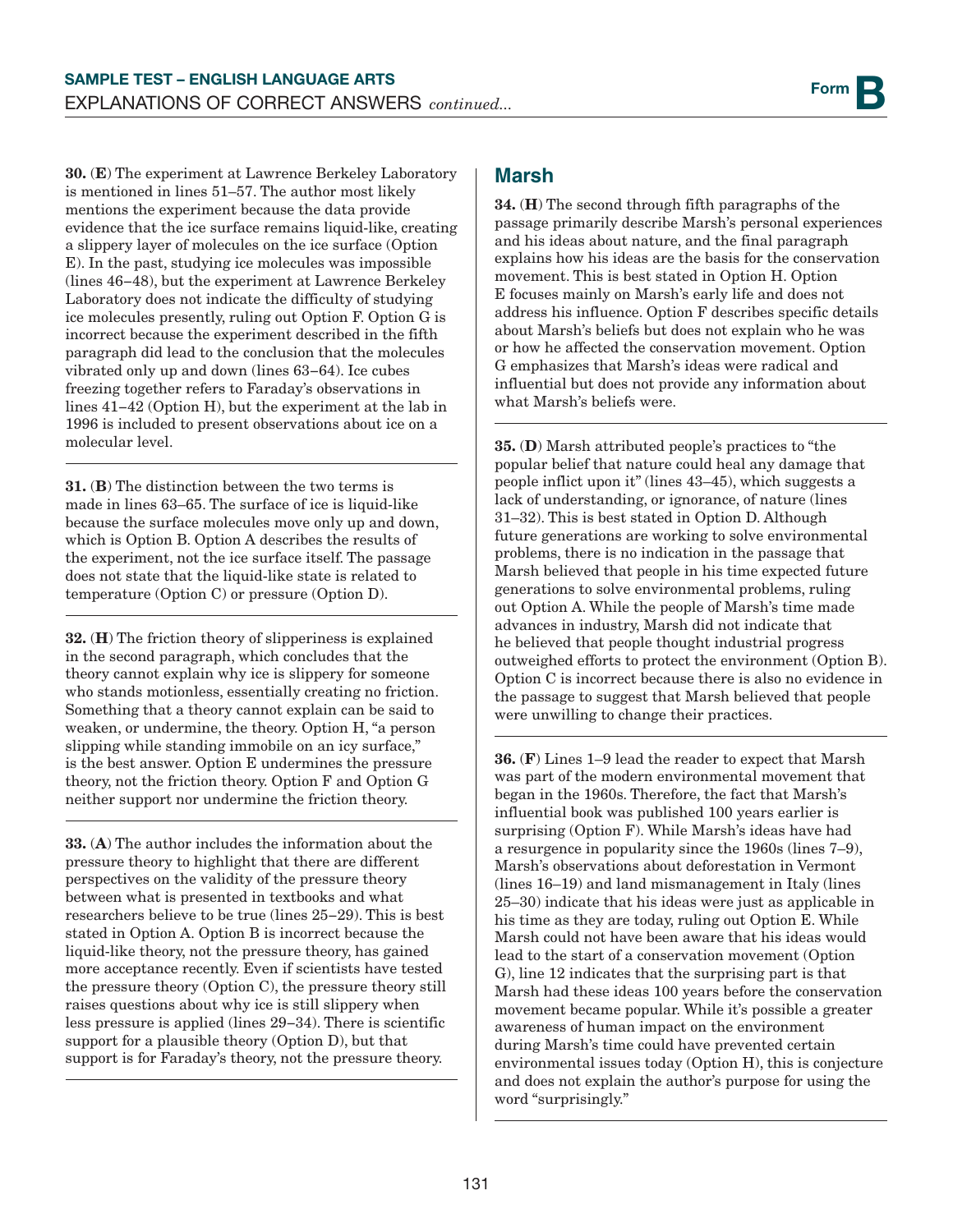37. (C) The concept that Marsh's theories about nature were accurate is best supported by the statement that ideas from his book are now considered basic knowledge in the field of environmental science (lines 51–54), which is Option C. While Marsh made observations of environmental degradation (lines 13–22, lines 25–27), this does not provide evidence that his theories were accurate, ruling out Option A. While Marsh's writing did inspire a conservation movement (lines 77–80), these details do not call attention to the accuracy of his ideas, which rules out Option B. Option D is incorrect because it refers to personal opinions (lines 58–59, lines 67–70), not his theories, which are considered true today.

38. (H) Details about Marsh's approval of the Suez Canal (lines 63–67) show that Marsh did not oppose certain human activates because the advantages—improved transportation and commerce—improved human life and outweighed negative environmental damage (lines 67–70). Option H best summarizes that idea. Option E is not relevant to the statement in question. Option F acknowledges Marsh's contributions to the environmental movement but does not relate to his attitudes about certain alterations to the environment. Option G is incorrect because it relates to a time when Marsh observed environmental degradation in a foreign country.

39. (C) Marsh's main contribution to the modern environmental movement is given in lines 5–7—the idea that Western society was causing irreparable harm to the environment. Option C restates that idea. While Marsh did believe that some human alterations to the environment are necessary (lines 67–70; Option A), that people lacked an understanding of nature (lines 30–32; Option B), and that environmental degradation had been occurring for many years (lines 27–30; Option D), it is clear from the information in the first paragraph that the impact of human activity was his most influential idea.

## **Wind Energy**

40. (E) Option E best describes what the passage is about, which is how wind energy has been used in a variety of ways from ancient sailboats to medieval windmills to modern turbines. Wind farms are a more modern development, and they are mentioned only in lines 68–74, which rules out Option F as the main topic of the passage. Option G is incorrect because the second and third paragraphs explain in detail about windmills that were used in other areas of the world, not just the United States. Developing windmills to generate

electricity is mentioned in lines 54–56, but this detail is explained only at the end of the passage, ruling out Option H.

41. (B) The idea that windmills were an important resource in the western United States is best supported by the information about the use of windmills to pump water for farms and livestock in lines 44–45 ("essential role in pumping water") and lines 47–50 ("over six million small windmills were installed . . . for watering livestock and meeting other water needs"). This is best stated in Option B. The details about the development and use of wind farms in lines 68–71 (Option A) support the idea of wind being an alternative energy source but are not limited to a specific region. The energy crisis of 1970 (Option C) was not limited to the western United States, and steam power (Option D) led to a decline in the use of windmills.

42. (E) The author describes the different tasks windmills were used for mainly to emphasize that windmills and wind energy can be used to serve a variety of purposes and were important in the production of goods before steam power was harnessed. This purpose is best stated in Option E. While windmills did replace water wheels (lines 26–31), this is not the idea the author is emphasizing by including a list of the tasks windmills were adapted to perform, ruling out Option F. The passage does explain that windmills had been used for many years (lines 15–23), but this idea is not highlighted by the list of tasks, which rules out Option G. Option H is incorrect because it relates to the idea that Holland was famous for its windmills (line 32), which is not proved or emphasized by the tasks listed in lines 36–40.

43. (C) The need for wind machines to produce electricity on American farms before the 1950s is discussed in lines 54–59. The next two sentences explain that the need for windmills decreased in the 1950s because most homes were connected to an electric utility and no longer depended on windmills for electrical power (Option C). The energy crisis happened in the 1970s and prompted a renewed interest in wind energy, which rules out Option A. The idea that coal and natural gas generate more power than wind turbines (Option B) is not supported in the passage as the main reason for the decline in the use of wind machines in the 1950s. Electrical connectivity, not wind farms, reduced the need for individual windmills (Option D).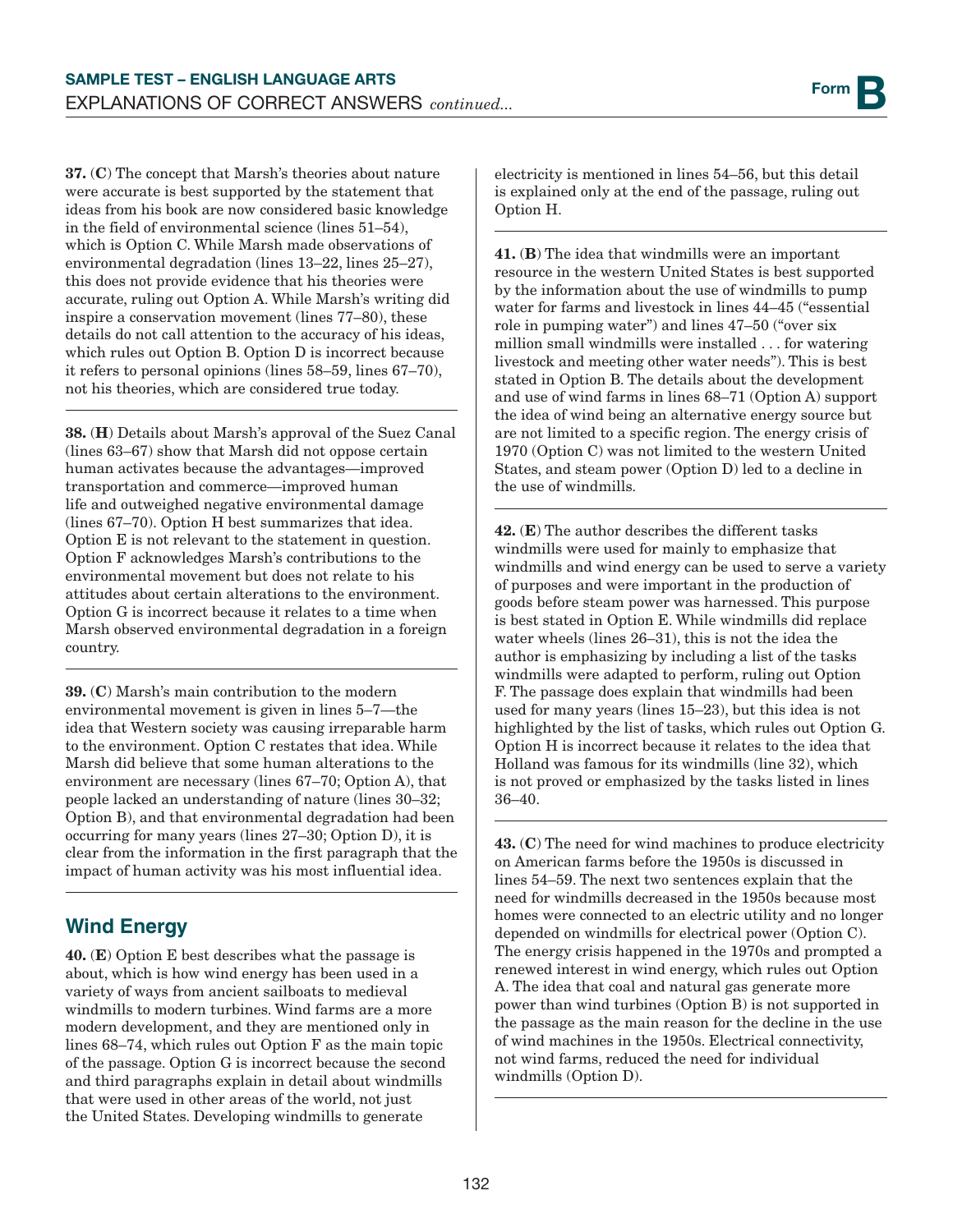44. (H) The author's opinion regarding the future use of wind energy is discussed in the last paragraph: "wind farms may prove to be as important in the future as earlier windmills were in the past" (lines 72–74). Option H best conveys the author's optimism that wind farms will be a major source of electricity in the future. Option E is incorrect, given the author's optimism. Option F and Option G relate to the present state of wind farming more than the author's vision of the future.

45. (B) The country of Holland most notably used windmills to pump seawater away from bogs and reclaim large areas of land (lines 32–36), as stated in Option B. The pumping of water to remote locations (Option A) was more important in the United States than in Holland. While Holland is famous for its windmills (line 32), the passage clearly states that windmills were most notably used for practical purposes, such as clearing bogs (lines 33–34) or processing goods (line 39), which rules out Option C. The use of windmills to process goods was not limited to or most notably done by the Dutch, which rules out Option D.

## **Pueblo**

46. (H) Option E cannot be the topic of the passage because only the first paragraph discusses how weather conditions affect tree growth. Option F is too broad to be a good statement of the topic. The reason for the abandonment of the Pueblo villages (Option G) is mentioned only in the last paragraph, so it is not the main topic. Option H offers the best statement of the topic of the passage.

47. (D) Option A is true but can be proved without a key beam. Option B is not related to the key beam. Option C misrepresents the importance of the key beam. Option D is correct. The key beam, with its overlapping ring patterns from the established and floating chronologies, allowed archaeologists to connect the two chronologies.

48. (F) The size of the tree rings provides information about the health of the tree and insight about environmental factors and weather patterns (Option F). The fact that archaeologists rely on tree-ring dating suggests that it is accurate (Option E), but this does not explain why the author describes ring widths. Option G is incorrect because the passage explains that trees that live in a specific place at the same time will have the same tree-ring pattern. Option H is incorrect because it does not offer an explanation about the conclusions that can be made from the size of tree rings.

49. (B) Tree-ring dating helped reveal that the Pueblo villages were likely abandoned during a long drought (Option B). Option C first led archaeologists to realize that the villages had been abandoned. Option A and Option D contributed to establishing the chronology but do not explain why the villages were abandoned.

50. (E) The third paragraph describes the development of a floating chronology that did not overlap the established chronology that went back to 1260. This implies that the years of the floating chronology preceded the years of the established chronology, which is stated in Option E. Option F is incorrect because the pattern of tree-rings in the logs reveals more about the chronology than the number of tree-rings does. Archaeologists knew that the Pueblo villages were abandoned before the Hopi villages were established because the Hopi villages had been continuously inhabited (lines 31–33), ruling out Option G. Option H is incorrect because the size of the logs does not provide information about their connection to the established chronology.

51. (C) Lines 41–44 suggest that archaeologists compared samples from both villages in hopes of finding a beam where the patterns matched (Option C). The discovery of the key beam is described later in the passage. Option A, Option B, and Option D are related to information that can be gathered from examining the logs, but the options do not accurately explain the archaeologists' purpose of finding a key beam.

## **American Scene**

52. (H) The correct answer is found in lines 65–68; the general public identified with American Scene art because the paintings presented common images and mirrored the lives of many people, which is best stated in Option H. While farm life was depicted in a subset of American Scene art (Regionalist art; lines 16−32), this is not an explanation of why people identified with the art, which rules out Option E. Option G is incorrect because American Scene art primarily focused on painting the changing United States as the artists saw it (lines 11−15). Option F may seem true, but the emphasis of the passage is on the relatability of the scenes depicted in American Scene art, not the beauty.

53. (A) According to the third paragraph, Urban Realists "painted the drab realities of the contemporary urban environment" (lines 34–36) and depicted "the high price paid by individual men and women struggling to survive the Depression" (lines 41–43). The subject that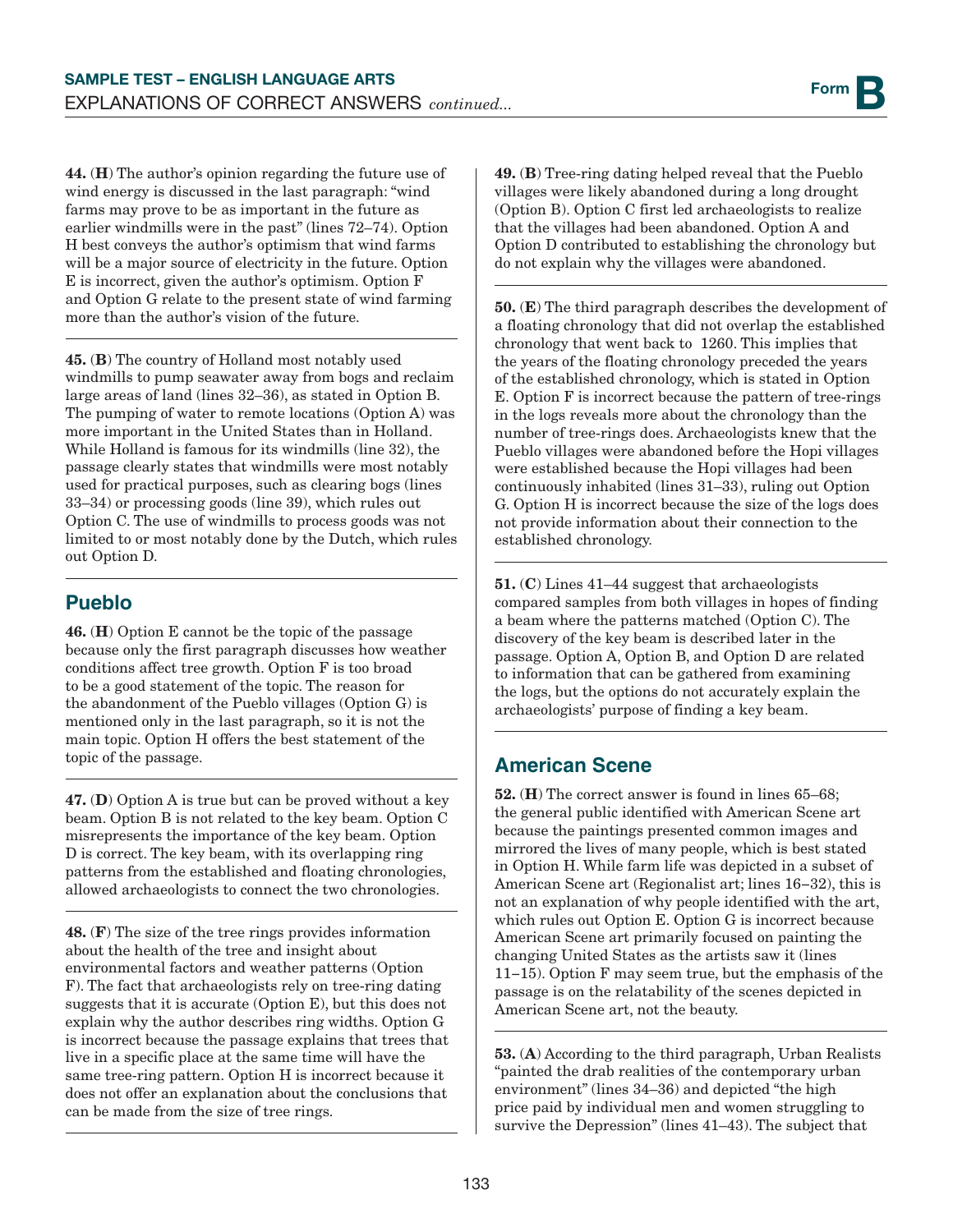best matches that description is Option A. Option B and Option D may be set in an urban environment, but they do not fit the description of Urban Realist art given in the passage. Option C is incorrect because it does not describe an American city scene.

54. (G) Lines 49–53 provide the correct answer. Edward Hopper, the painter of *Nighthawks*, portrayed dingy urban streets; however, he often found beauty in the midst of a city's drab surroundings, which is expressed in Option G. Option E and Option H do not state clear contrasts to the Urban Realist style. The international style had not yet developed, ruling out Option F.

55. (B) The fourth paragraph is about Edward Hopper and his association with American Scene art. The paragraph highlights that Hopper's work was unique and hard to classify because of the way he found beauty in otherwise drab urban settings (lines 49–53). This is best stated in Option B. The end of the American Scene movement is described in the fifth paragraph, not the fourth, ruling out Option A. Option C is incorrect because Hopper's work has been remembered. Option D is incorrect because the fourth paragraph focuses on Hopper's contribution to the art style of the time. Additionally, Urban Realist style is a subcategory of American Scene style, and most typically contrasted with Regionalist art (lines 33–37).

56. (E) The phrase "without apology" (lines 59−60) refers to how Hopper saw and portrayed his subjects. In his art, he presented people and places as he saw them, as in his painting *Nighthawks* (lines 55−57). This is described in Option E. While Hopper did paint scenes of real places (Option F), the phrase is about how he chose to portray those scenes in his work. Hopper's works became well known (Option G), but the phrase does not relate to the popularity of his work. The passage says that Hopper "escaped further classification" (line 49), but the phrase does not relate to the classification of his art style, which rules out Option H.

57. (C) Regionalist art, with its pleasant and familiar subjects, retained some of its popularity because it showed American life as people wished to remember it (lines 8−11, lines 19−23). This is best stated in Option C. It did not retain some of its popularity because it portrayed modern life (Option A) or the time in which it was painted (Option B). Regionalist art did not depict Americans overcoming the Depression or life during World War II, ruling out Option D.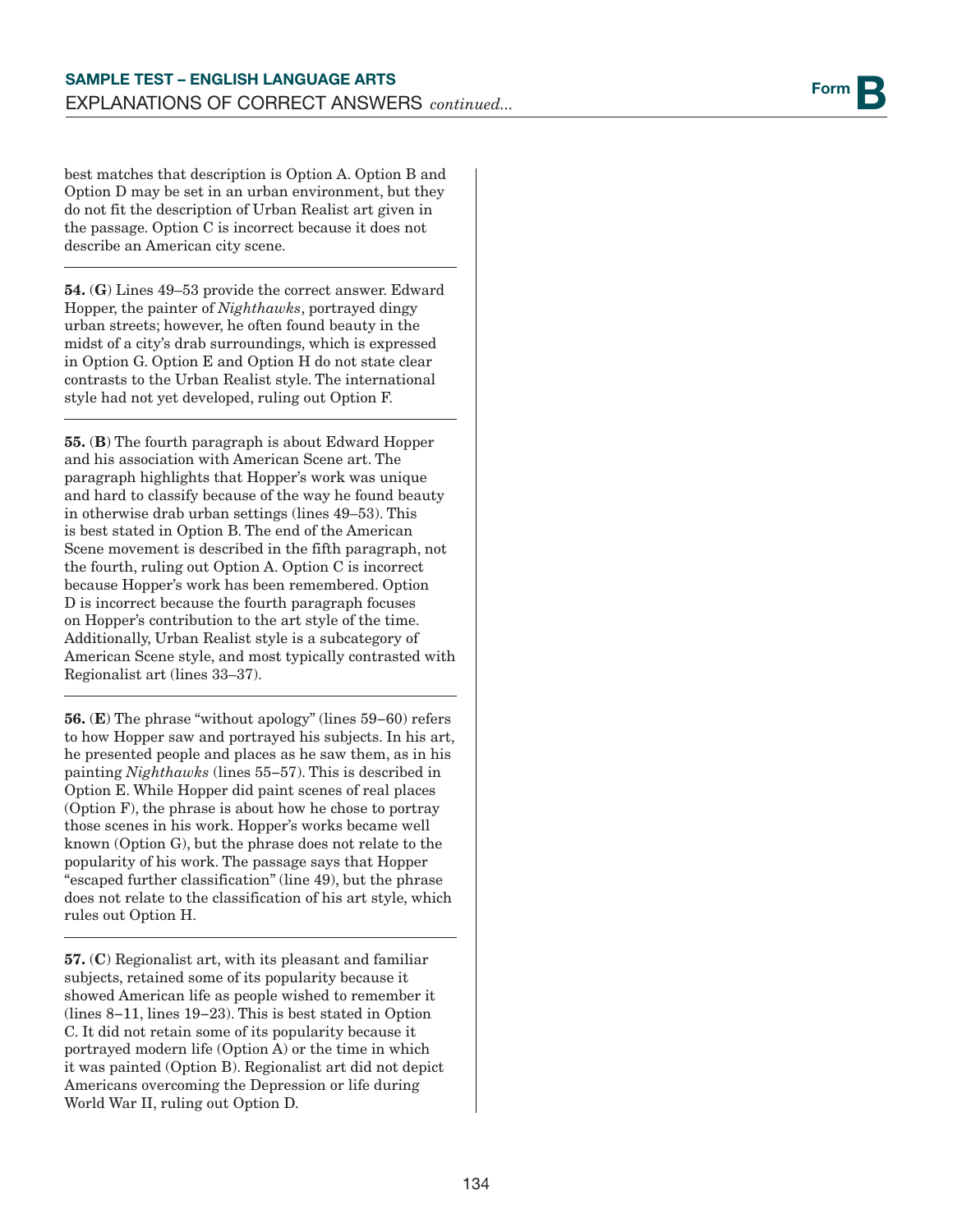## SAMPLE TEST – MATHEMATICS EXPLANATIONS OF CORRECT ANSWERS FORM



58. (120) There are 5 choices for the first digit, 4 choices for the second digit, 3 choices for the third digit, 2 choices for the fourth digit, and 1 choice for the final digit. The total number of possibilities is  $5 \times 4 \times 3 \times 2 \times 1 = 120$ .

**59.** (3) 
$$
\frac{147 - x}{12} = 12
$$

$$
147 - x = 144
$$

$$
x = 3
$$

- **60.**  $(-3.4)$   $|(-6) (-5) + 4.2| |3 9.6| = |3.2| |-6.6|$  $= 3.2 - 6.6 = -3.4$
- 61. (300) Let *x* be the total number of pages in the workbook. Then, 20% of *x* is 60. Set up a proportion and solve for x:

$$
\frac{20}{100} = \frac{60}{x}
$$
  
20x = 6,000  

$$
x = \frac{6,000}{20} = 300 \text{ pages}
$$

62. (65) Call the missing angle in the top half of the figure *x*. The sum of the four angles on the top of the figure is equal to 180°.  $x + y + 30 + 60 = 180$ 

> Since  $x$  is a vertical angle with the  $25^{\circ}$  angle, then  $x$  is also  $25^\circ$ . Use that to solve for  $y$ .

 $25 + y + 30 + 60 = 180$  $y + 115 = 180$ *y* 65 **=**

**63.** (**D**)  $x(x-2y) = 9[9-2(-7)] = 9(9+14)$  $= 9(23) = 207$ 

64. (E) Find the missing angle, angle QPT, of triangle  $PQT: 180^{\circ} - 70^{\circ} - 50^{\circ} = 60^{\circ}$ 

> In parallelogram PQRS, angle QPT is congruent to angle QRS, so the measure of angle QRS is also 60°.

65. (D) Break the equations apart to each equal *M*:

$$
M = 3N
$$

$$
M = \frac{P}{4}
$$

$$
M = Q + 5
$$

$$
M = \frac{R}{7}
$$

Pick a number to substitute into the equations, and solve the equations to find the values of *M, N, P, Q*, and *R*.

Let  $M = 2$ . Since all the equations are equal to 2, substitute 2 to find each variable.

$$
M = 3N
$$
  
\n
$$
2 = 3N
$$
  
\n
$$
\frac{2}{3} = N
$$
  
\n
$$
M = \frac{P}{4}
$$
  
\n
$$
2 = \frac{P}{4}
$$
  
\n
$$
8 = P
$$
  
\n
$$
M = Q + 5
$$
  
\n
$$
2 = Q + 5
$$
  
\n
$$
-3 = Q
$$
  
\n
$$
M = \frac{R}{7}
$$
  
\n
$$
2 = \frac{R}{7}
$$
  
\n
$$
14 = R
$$

Variable *R* has the greatest value.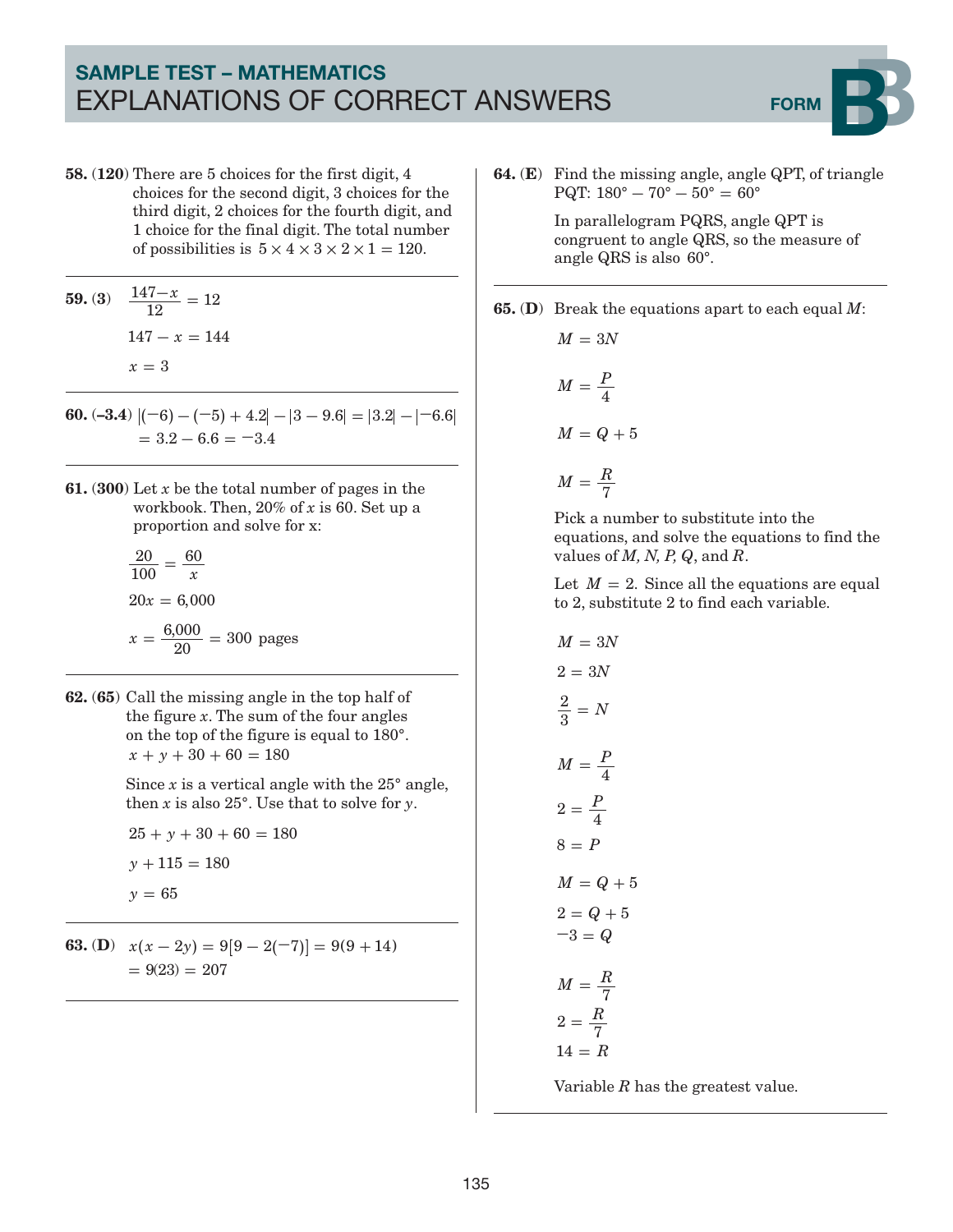66. (G) Set up a proportion:

*x*  $96x = 1,248$  $x = 13$  bundles 416 3  $=\frac{6}{96}$ 

67. (C) Set up an inequality to compare the costs:

 $0.15x \leq 10.50$ 

 $x \leq 70$ 

Therefore, 70 individual sheets of paper would cost \$10.50, so 69 is the greatest number of individual sheets of paper that Macie can buy that would be less expensive than the package.

68. (F) 7:00 p.m. is 6 hours after 1:00 p.m. Calculate the number of degrees the temperature dropped in 6 hours:  $3 \times 6 = 18$  degrees.

> Subtract that from the starting point (8 degrees) to find the solution:  $8 - 18 = -10$  degrees.

69. (D) The ratio of red to blue to green is 15:7:3.

Find the proportion of blue marbles. Add the

numbers of the ratio and use the total sum as

the denominator:  $\frac{7}{15+7+3}$  $\frac{7}{+7+3} = \frac{7}{25}$ . Find the proportion of green marbles:  $\frac{3}{25}$ . Since there are a total of 75 marbles, the number of blue marbles is  $\frac{7}{25} \times 75 = 21$ . The number of green marbles is  $\frac{3}{25} \times 75 = 9$ . The number of red marbles is  $75 - 21 - 9 = 45$ . If 2 blue marbles are removed and replaced

with 2 green marbles, the number of blue marbles is now 19 and the number of green marbles is now 11. The ratio of red marbles to green marbles is 45:11.

70. (F) The total number of desserts ordered is  $42 + 23 + 47 + 48 = 160.$ 

The probability that ice cream was chosen is

$$
\frac{48}{160} = \frac{3}{10} = 30\%.
$$

71. (C) Since 18 and 24 are both multiples of 6, find the least common multiple of only 18 and 24.

Multiples of 18: 18, 36, 54, 72…

Multiples of 24: 24, 48, 72…

The least common multiple of 6, 18, and 24 is 72.

72. (F) Let *x* be the number of dozens of eggs for 300 customers. Set up a proportion:

$$
\frac{x}{300} = \frac{15}{200}
$$

 $200x = 4500$ 

 $x = 22.5$  dozen eggs.

Round up to 23 because you can't have half an egg.

73. (C) The total number of bottles of juice in the cooler is  $5+3+6 = 14$ .

> The number of bottles of juice that are not apple juice (grape juice and fruit punch) is  $3 + 6 = 9$ .

So the probability is  $\frac{9}{14}$ .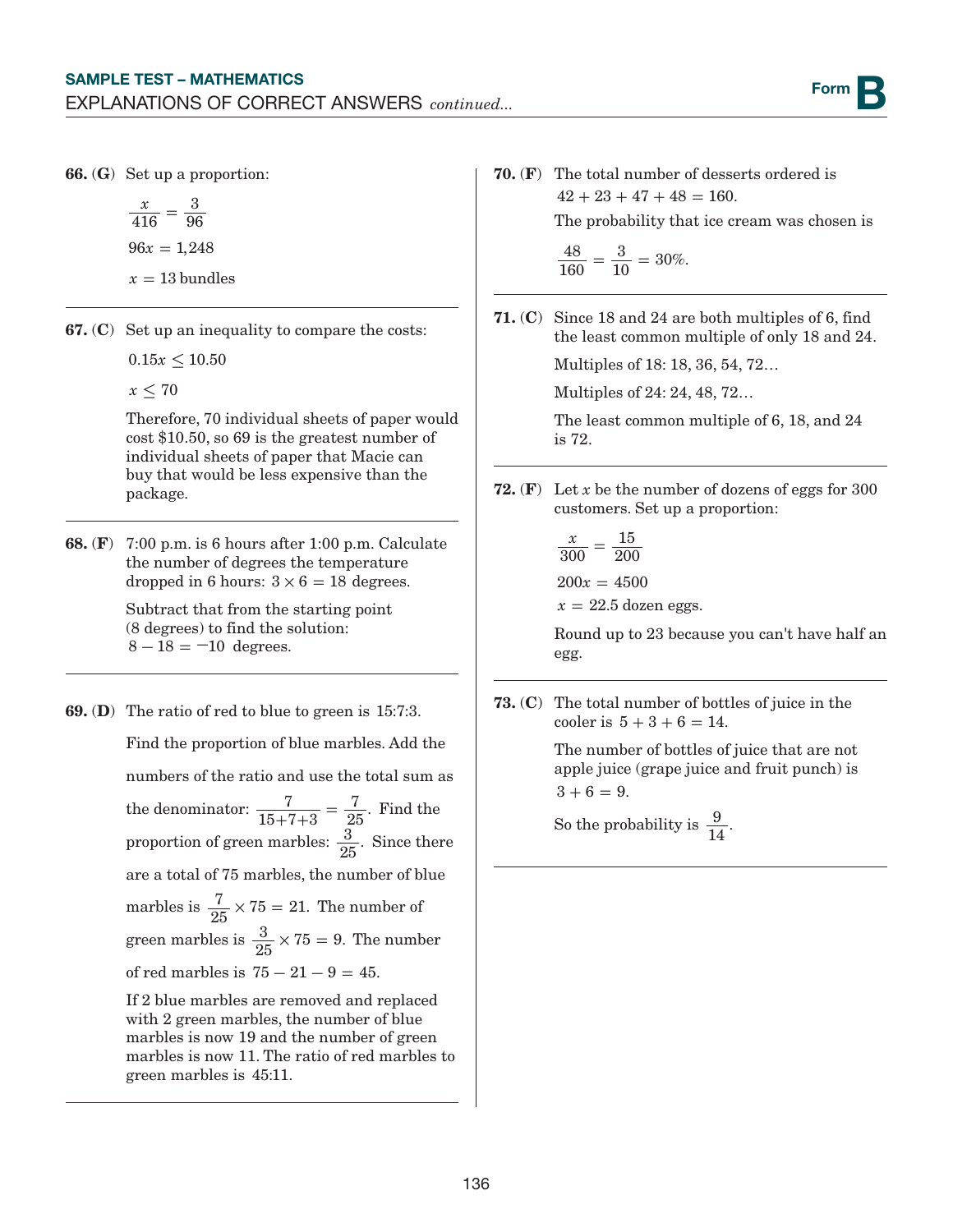74. (H) The radius of the large plate is 20 cm. Use that to find the area of the large plate:

 $A = \pi r^2 = \pi (20^2) = 400 \pi$  sq cm

The circumference of the smaller plate is  $20\pi$  cm. Use that to find the radius, and then the area, of the smaller plate:

$$
C=2\pi r
$$

 $20\pi = 2\pi r$ 

$$
r=10
$$

 $A = \pi r^2 = \pi (10^2) = 100 \pi \, \text{sq cm}^2$ 

Subtract the area of the small plate from the area of the large plate:

 $400\pi - 100\pi = 300\pi$  sq cm

**75. (D)** The question says that an equal number  $(x)$ of each type of space was purchased. To find the number of each type of space that was purchased, multiply the price per type by *x* and set it equal to the total amount spent, then solve for *x*:

 $200x + 350x + 600x = 11,500$ 

 $1,500x = 11,500$ 

 $x = 10$ 

Thus, the store purchased 10 units of each type of space. To find the total amount of page space purchased, multiply each type of space by 10, and add:

$$
\left(10 \times \frac{1}{4} \text{ page}\right) + \left(10 \times \frac{1}{2} \text{ page}\right) + (10 \times 1 \text{ page})
$$
  
=  $17\frac{1}{2}$  pages

**76.** (**E**) In the second quadrant, where point R is located, the *x*-values are negative and the *y*-values are positive. Any point in the second quadrant will have a *y*-value greater than the *x*-value. So, the answer is point R.

77. (A) Substitute 3 for *y* and solve for *x*:

$$
\frac{36}{y} = 4x
$$

$$
\frac{36}{3} = 4x
$$

$$
12 = 4x
$$

$$
3 = x
$$

**78.** (**H**) Since  $\overline{XY} = 20$  cm, use that to find  $\overline{YZ}$ :

$$
\overline{YZ} = \frac{3}{5}\overline{XY} = \frac{3}{5}(20) = 12 \text{ cm}
$$

$$
\overline{XZ} = \overline{XY} + \overline{YZ} = 20 + 12 = 32 \text{ cm}
$$

79. (C) Calculate the cost of the cloth before tax:

$$
1\frac{3}{4} \times 8 = \frac{7}{4} \times 8 = \$14
$$

Now find the tax for \$14 worth of cloth:

$$
14 \times 8\% = 14 \times \frac{8}{100} = $1.12
$$

Finally, add the cost of the fabric and the tax:

 $$14 + $1.12 = $15.12$ 

80. (F) To find M, subtract  $N - M$  and set it equal to the length:

$$
1\frac{1}{3} - M = 5\frac{5}{6}
$$
  
-M = 5\frac{5}{6} - 1\frac{1}{3}  
-M = 5\frac{5}{6} - 1\frac{2}{6}  
-M = 4\frac{3}{6}  
M = -4\frac{1}{2}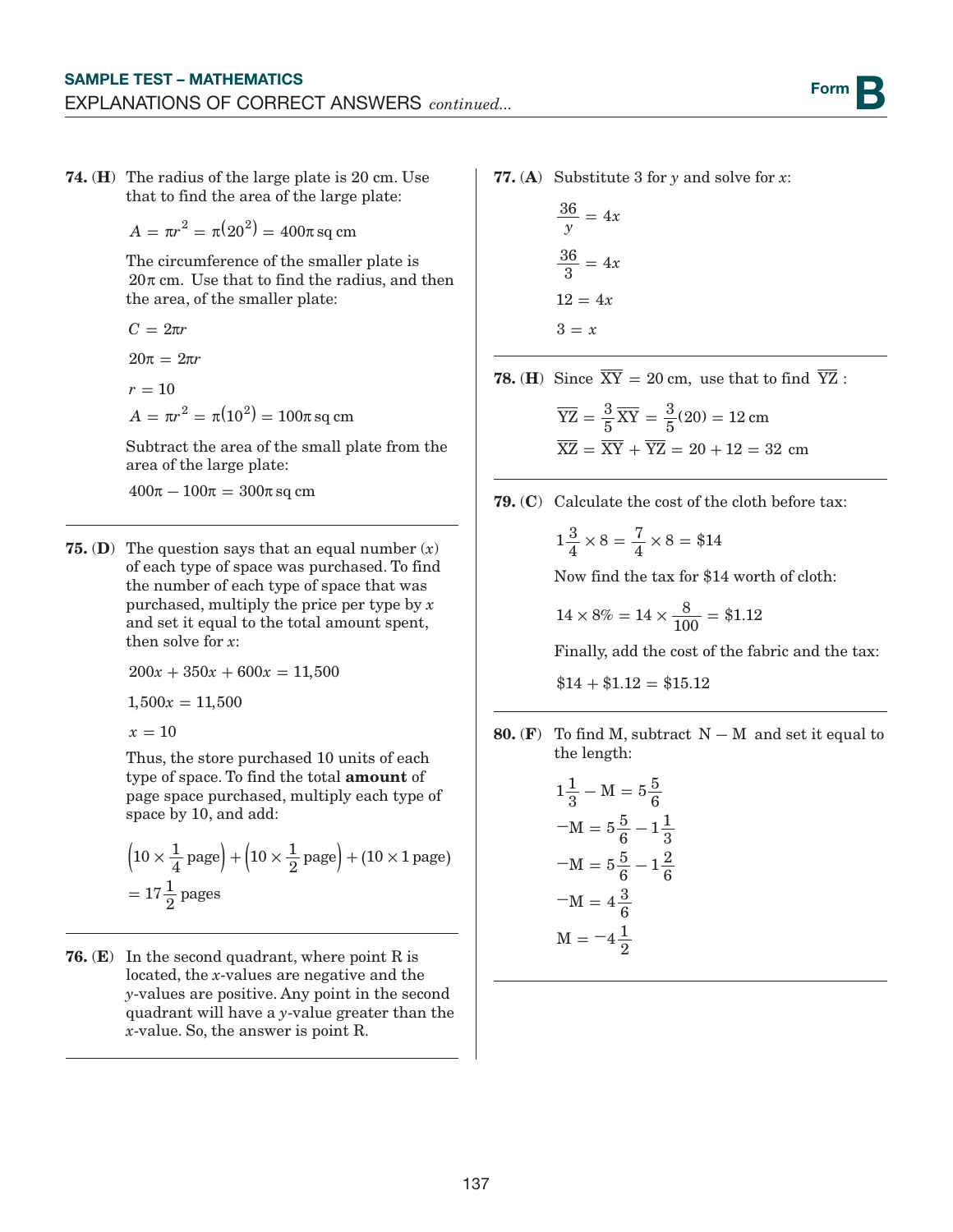81. (B) Add the four values in the ratio  $(177 + 12 + 7 + 4 = 200)$  and use the sum as the denominator. Use that to find the fraction of zinc in one of the coins. Then reduce the fraction:

$$
\frac{12}{200}=\frac{3}{50}
$$

Multiply this fraction by 8 to find the number of grams of zinc in decimal form:

$$
\frac{3}{50} \times 8 = \frac{24}{50} = 0.48 \,\mathrm{g}
$$

82. (G) Jack scored a mean of 15 points per game in each of the first 3 games, so he earned a total of 45 points for the first 3 games. Use that information to calculate the mean over the four games:

$$
\frac{45+27}{4} = \frac{72}{4} = 18
$$

- 83. (B) Find the number of liters that need to be added. Since  $\frac{1}{3}$  of the oil drum is full,  $\frac{2}{3}$  of the drum remains empty:
	- $\frac{2}{3} \times 4,320 = 2,880$  liters

Use the conversion  $1 \text{ kL} = 1,000 \text{ L}$  to find the number of kL:

 $\frac{2,880}{1,000} = 2.88$  kL

84. (F) First, find out how old Nicole and Carmen are now. Let  $N =$  Nicole's age now. Let  $C = \text{Carmen's age now.}$  $C + 2 = 17$ 

 $C = 15$  (Carmen's age now)

 $N = 3C$ 

 $N = 3(15) = 45$  (Nicole's age now)

*N* − 5 = 45 − 5 = 40 (Nicole's age 5 years ago)

85. (C) Let *x* be the original amount of the chemical. It loses 20% after each week, which means 80% of the chemical remains at the end of each week.

End of first week: 0.80*x*

At the end of the second week, 80% of the amount left at the end of the first week remains.

End of second week:  $0.80(0.80x) = 0.64x$  or 64%

86. (G) One more than an odd integer must be even.

One more than  $w - 1$  is  $w$ , therefore  $w$  must be even. Two times an even integer must be even, therefore 2*w* is even. An even integer decreased by 2 must be even.

Therefore,  $2w - 2$  must be even.

- 87. (B) Find the least common multiple of 2, 3, and 4 — which is 12. So, it takes 12 minutes before all three are back at the starting line. Ann completes 1 lap every 2 minutes, so in 12 minutes she has completed 6 laps.
- 88. (F)  $4(7-3x) (5-x) = 28 12x 5 + x$  $= 23 - 11x$
- 89. (D) First, add the number of students for each category to find out how many total students were in the survey:  $12 + 16 + 7 + 5 = 40$

The number of students who had at least 2 pets are the ones who have 2 pets (7) plus the ones who have 3 or more (5). The total number of students with at least 2 pets is  $7 + 5 = 12.$ 

The probability of a student in the survey having at least two pets is:

12 40  $=\frac{3}{10}$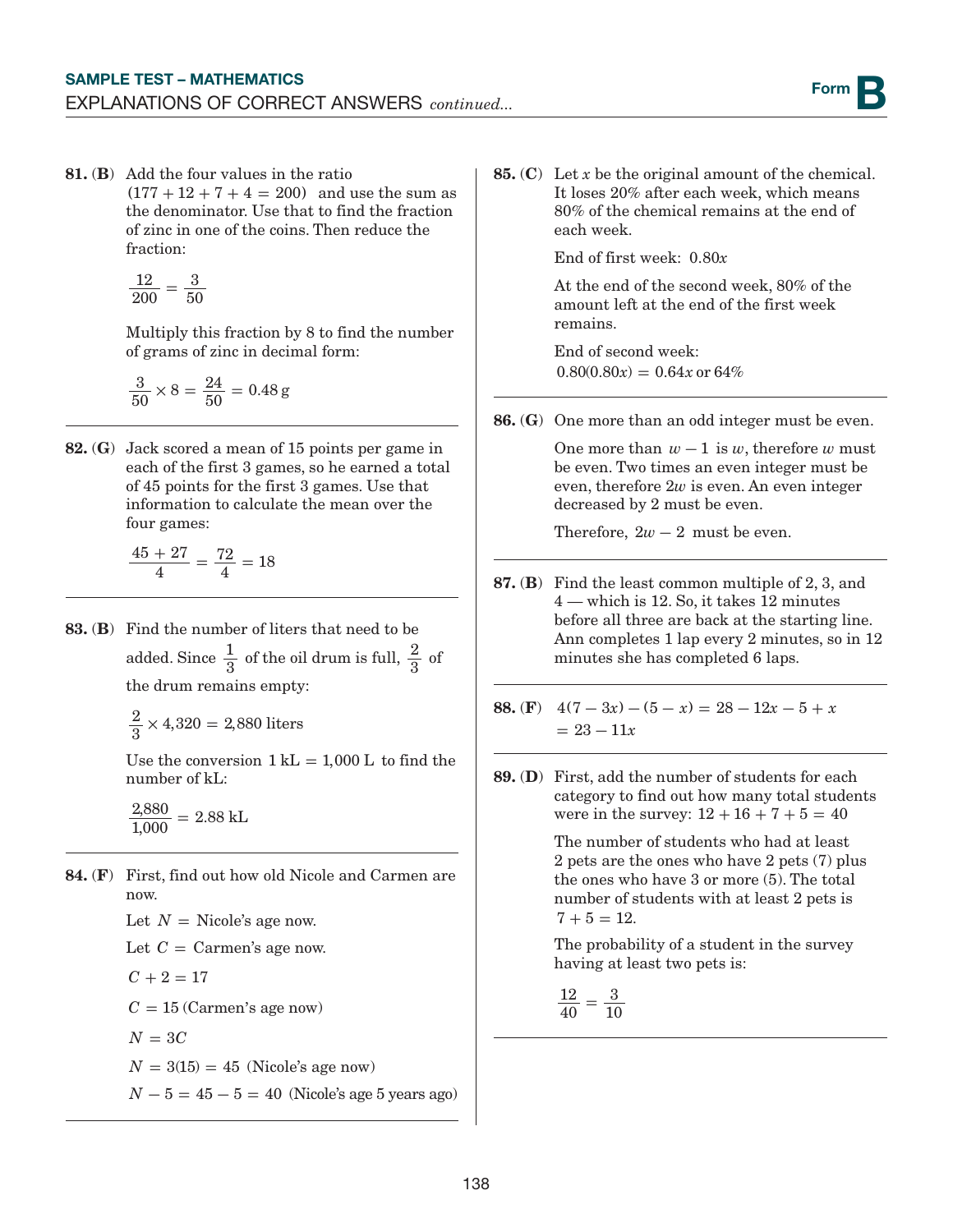90. (E) Let *x* be the total number of liters the container can hold.

$$
\frac{n+10}{x} = 60\% \text{ and } \frac{n+16}{x} = 75\%
$$

First, solve each equation for *x*:

Equation 1:

*n x n x*  $3x = 5(n + 10)$  $x = \frac{5n+50}{8}$  $10 - 60$  $\frac{+10}{x} = \frac{60}{100}$  $10^{\circ}$   $\frac{3}{\circ}$  $\frac{+10}{x} = \frac{3}{5}$  $=\frac{5n+1}{3}$ 

Equation 2:

*n x n x*  $3x = 4(n + 16)$  $x = \frac{4n + 64}{8}$  $16 - 75$  $\frac{+16}{x} = \frac{75}{100}$  $16$   $\_$   $3$  $\frac{+16}{x} = \frac{3}{4}$  $=\frac{4n+1}{3}$ 

Now, set the two equations equal to each other and solve for *n*.

$$
\frac{5n+50}{3} = \frac{4n+64}{3}
$$

$$
5n + 50 = 4n + 64
$$

$$
n + 50 = 64
$$

$$
n = 14 \text{ liters}
$$

**91. (B)** 
$$
5x^3 + 3x + 9 + \frac{1}{x^2}
$$
  
=  $5(10^3) + 3(10) + 9 + \frac{1}{10^2}$   
=  $5,000 + 30 + 9 + \frac{1}{100} = 5,039.01$ 

- 92. (E) The length of one side of the square is 6 cm. Since R, S, and T are midpoints, then  $\overline{\text{TM}}$ ,  $\overline{\text{MR}}$ ,  $\overline{\text{RN}}$ , and  $\overline{\text{NS}}$  are all equal to 3 cm. Triangles TMR and RNS are both right triangles, so the area of one of the triangles is  $\frac{1}{2} \times 3 \times 3 = \frac{9}{2}$ . The triangles are congruent, so the sum of the areas is  $\frac{9}{2}$  $+\frac{9}{2}$  = 9 sq cm.
- 93. (D) Let *x* be the amount spent on planned expense in one year:

$$
\frac{x}{29,600} = \frac{5}{8}
$$

$$
x = \frac{5}{8}(29,600) = 18,500
$$

94. (G) First, figure out how many different topping pairs are possible. Use 1, 2, 3, 4, 5, 6, 7 to represent the toppings and create a list of possible pairs:

```
1,2; 1,3; 1,4; 1,5; 1,6; 1,7
2,3; 2,4; 2,5; 2,6; 2,7
3,4; 3,5; 3,6; 3,7
4,5; 4,6; 4,7
5,6; 5,7
6,7
```
So there are 21 different topping combinations for one pizza.

Since there are 3 pizza sizes, multiply the total number of combinations by 3 to get the total number of different pizzas Cody can create:  $3 \times 21 = 63$ .

95. (D) To find by what percent the number of families with 1 cat is greater than the number of families with 2 cats, calculate the difference between the two numbers and divide by the number of families with 2 cats:

$$
\frac{42-35}{35} = \frac{7}{35} = \frac{1}{5} = 0.20 \text{ or } 20\%.
$$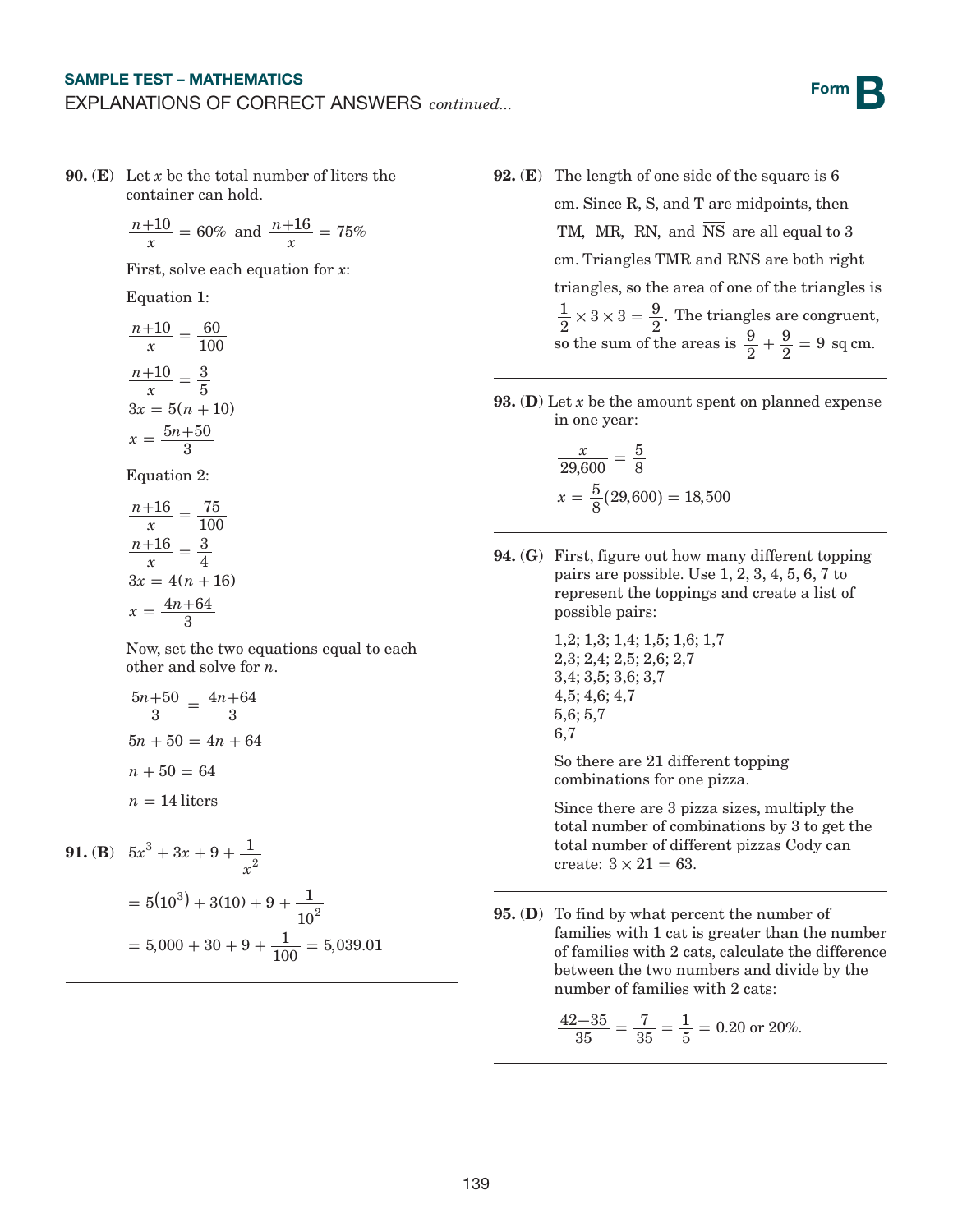96. (H) One side of the square base is 3 ft long. Since the height of the box is 3 times the length, then the height is  $3 \times 3 = 9$  ft. The volume of a rectangular prism is length **×** height **×** width. The volume of the wooden box is

 $V = 3 \times 3 \times 9 = 81$  cu ft.

97. (B) Calculate each mean speed:

$$
R = \frac{65}{5} = 13 \text{ kph}
$$

$$
S = \frac{72}{4} = 18 \text{ kph}
$$

Then calculate the difference of both mean speeds:

 $S - R = 18 - 13 = 5$  kph

98. (G)  

$$
\leftarrow
$$
  

$$
P
$$
  

$$
Q
$$
  

$$
R
$$
  

$$
S
$$
  

$$
-3
$$
  

$$
-2
$$
  

$$
-1
$$
  

$$
Q
$$
  

$$
R
$$
  

$$
S
$$
  

$$
-3
$$
  

$$
-2
$$
  

$$
-1
$$
  

$$
Q
$$
  

$$
R
$$
  

$$
S
$$
  

$$
-3
$$
  

$$
-2
$$
  

$$
-1
$$
  

$$
Q
$$
  

$$
R
$$
  

$$
S
$$
  

$$
-3
$$
  

$$
-2
$$
  

$$
-1
$$
  

$$
Q
$$
  

$$
Q
$$
  

$$
Q
$$
  

$$
Q
$$
  

$$
Q
$$
  

$$
Q
$$
  

$$
Q
$$
  

$$
Q
$$
  

$$
Q
$$
  

$$
Q
$$
  

$$
Q
$$
  

$$
Q
$$
  

$$
Q
$$
  

$$
Q
$$
  

$$
Q
$$
  

$$
Q
$$
  

$$
Q
$$
  

$$
Q
$$
  

$$
Q
$$
  

$$
Q
$$
  

$$
Q
$$
  

$$
Q
$$
  

$$
Q
$$
  

$$
Q
$$
  

$$
Q
$$
  

$$
Q
$$
  

$$
Q
$$
  

$$
Q
$$
  

$$
Q
$$
  

$$
Q
$$
  

$$
Q
$$
  

$$
Q
$$
  

$$
Q
$$
  

$$
Q
$$
  

$$
Q
$$
  

$$
Q
$$
  

$$
Q
$$
  

$$
Q
$$
  

$$
Q
$$
  

$$
Q
$$
  

$$
Q
$$
  

$$
Q
$$

Find the midpoint of PQ and RS: Midpoint of PQ =  $\frac{-1 - (-3)}{2} = \frac{2}{2}$  $\frac{2}{2}$  = 1 unit. The midpoint of PQ is located 1 unit from each endpoint, so the midpoint is at **−**2.

Midpoint of RS =  $\frac{2-0}{2} = \frac{2}{2}$  $\frac{2}{2}$  = 1 unit.

The midpoint of RS is located 1 unit from each endpoint, so the midpoint is at 1.

The distance between the two midpoints is  $1 - (-2) = 3$  units.

**99.** (D) If  $1 L = 1,000$  cu cm, then  $1 L = 1,000$  mL. Set up a proportion, letting  $x =$  the amount of cubic millimeters in 1,000 cubic centimeters.

> 1,000 cu mm *x* 1 L  $=\frac{x \text{ cu mm}}{1,000 \text{ cu mm}}$

Solve for *x*: 1,000,000 cubic millimeters are in 1,000 cubic centimeters.

- 100. (E) Both  $x + 1$  and  $y + 2$  are radii. So, set them equal to each other and solve for *y*.
	- $y + 2 = x + 1$  $y = x - 1$
- 101. (C) There are 5 sections between M and T. To find the length of one of these sections, find the distance between M and T and divide by 5:

$$
\left(\frac{5}{8} - \left(-\frac{1}{4}\right)\right) \div \frac{5}{1} =
$$
  

$$
\left(\frac{5}{8} + \frac{2}{8}\right) \div \frac{5}{1} =
$$
  

$$
\frac{7}{8} \div \frac{5}{1} = \frac{7}{8} \times \frac{1}{5} = \frac{7}{40}
$$

R is 3 sections away from M, so add:

$$
-\frac{1}{4} + 3\left(\frac{7}{40}\right) = -\frac{10}{40} + \frac{21}{40} = \frac{11}{40}
$$
  
B is located at 11

R is located at  $\frac{11}{40}$ .

102. (H)Let *x* be the number of minutes Phan used his internet service in the month. Phan's monthly charges were  $18 + 0.024x$ . Since Deion's charges were the same as Phan's, set the expression equal to 30 and solve for *x*:

 $18 + 0.024x = 30$ 

 $0.024x = 12$ 

 $x = 500$ 

Phan used his service for 500 minutes.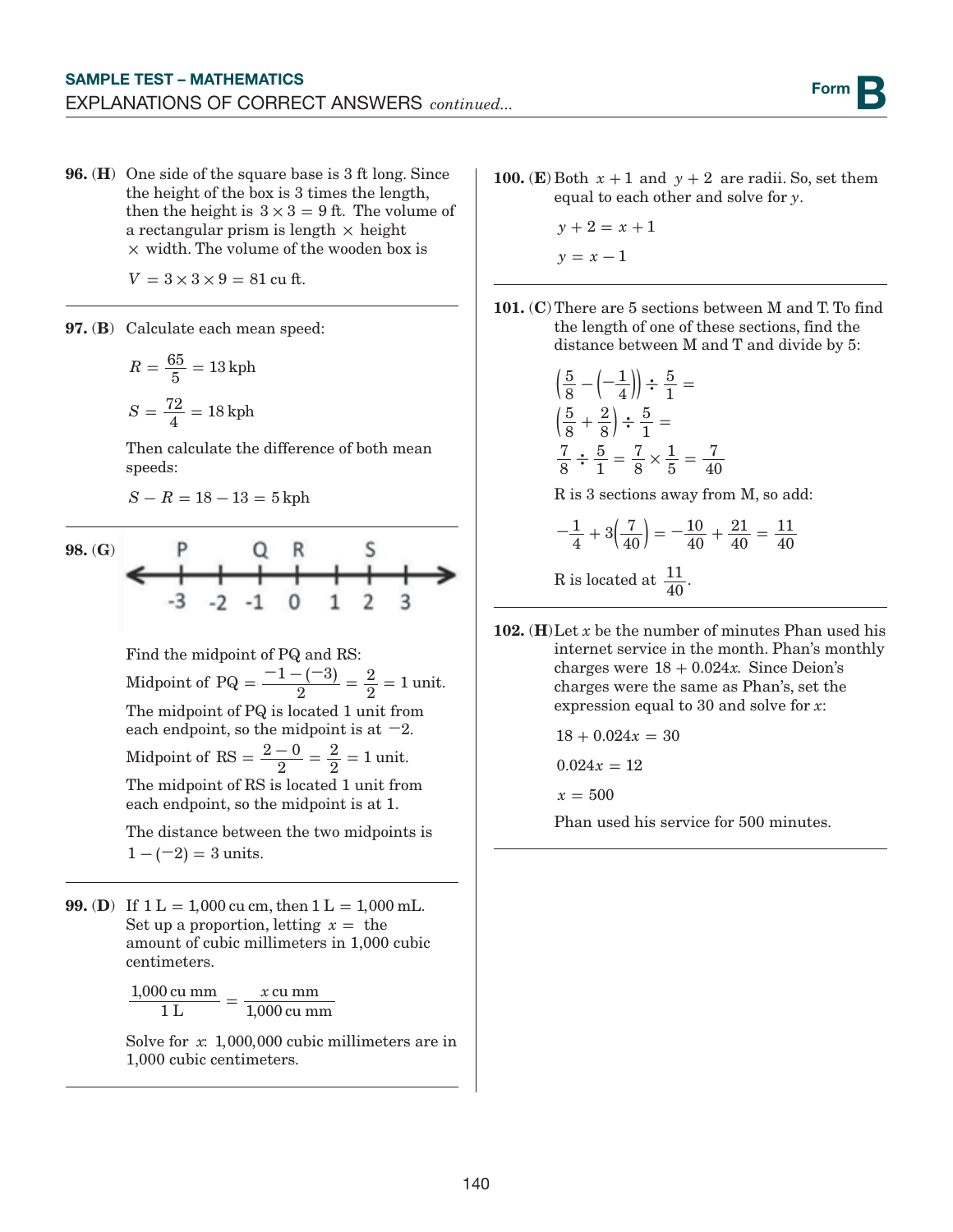103. (B) Create a chart using the given information and use subtraction to figure out how many cars are not red and do not have a back-up camera:

|              | Red | Not Red   | <b>TOTAL</b> |  |
|--------------|-----|-----------|--------------|--|
| Back-up      |     | հ         | 10           |  |
| Camera       |     | $(10-4)$  |              |  |
| No back-up   |     | 32        |              |  |
| Camera       |     | $(38-6)$  |              |  |
| <b>TOTAL</b> | 12  | 38        | 50           |  |
|              |     | $(50-12)$ |              |  |

The probability of selecting a car that meet both conditions from the total of 50 cars at the dealership is  $\frac{32}{50}$  $=\frac{16}{25}.$ 

**104.** (**E**)  $0.06 = \frac{6}{100}$ . Simplify the fraction to find the answer:

> $\frac{6}{60} = \frac{3}{50}$  so, x = 100  $\frac{3}{50}$  so,  $x = 3$ .

105. (C) The height of the triangle is 4 units. The length of the base is  $n - m$ . So the area is

$$
A = \frac{1}{2}(n-m)(4) = 2(n-m).
$$

106. (F) The total number of cards in the box is  $8+6+5+4+1 = 24$ . Set up a proportion to figure out which card has exactly a 1 in 4 chance of being picked at random.  $\frac{x}{24}$  $=\frac{1}{4}$ or  $x = 6$ . The dog card has a 1 in 4 chance of being randomly selected.

107. (C) Separate the compound inequality into two pieces:

$$
2x - 2 \le y \text{ and } y \le 4x + 10
$$

Substitute  $y = 1$  into each inequality and solve for *x*:

$$
2x - 2 \le 1
$$
  
\n
$$
2x \le 3
$$
  
\n
$$
x \le \frac{3}{2}
$$
  
\n
$$
1 \le 4x + 10
$$
  
\n
$$
-9 \le 4x
$$
  
\n
$$
-\frac{9}{4} \le x
$$

The solution is the number line that shows that *x* is greater than or equal to  $-2\frac{1}{4}$  and less than or equal to  $1\frac{1}{2}$ .

**108.** (G) 
$$
\frac{14}{21} = \frac{p}{7}
$$
  
21p = 7(14)  
21p = 98  

$$
p = \frac{98}{21} = \frac{14}{3}
$$

109. (A) The total number of balls in the box is  $7 + 14 + 21 = 42.$ 

The probability that the ball is black is

7 42  $=\frac{1}{6}.$